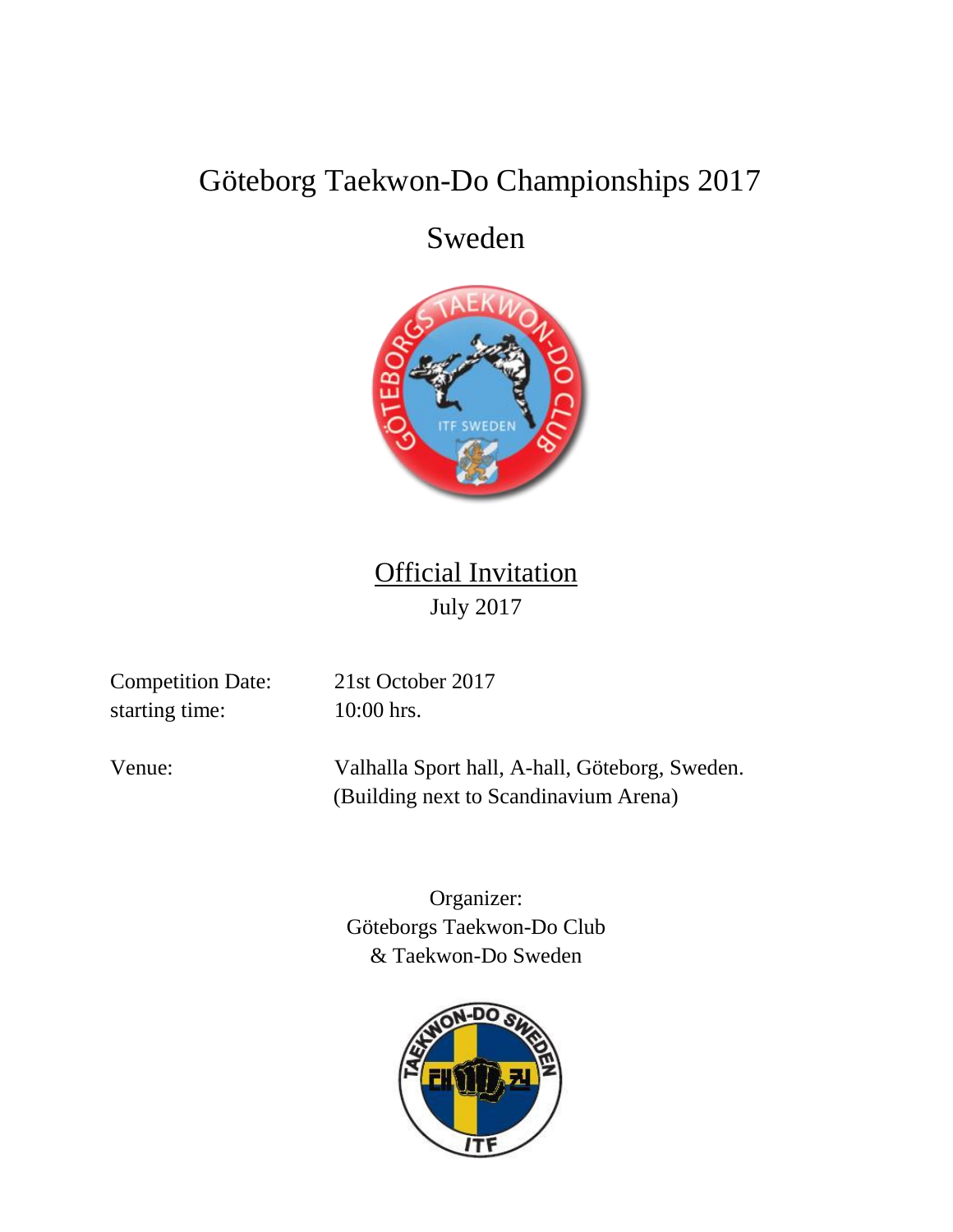



# **1. Competiton Rules**

ITF competition rules issued by Taekwon-Do Sweden will be implemented during the competition.

The rules and regulations will be applicable to following events: Tul (Patterns) and Matsoki (Sparring).

The competition is open for all competitors from member organizations of Taekwon-Do Sweden and the International NGB counterpart.

The Organizer reserves the right to merge weight classes or divisions if competitor numbers falls below 5.

**Umpires:** Qualified umpires and umpire attire.

**Coaches:** Coaches shall wear tracksuit and indoor shoes during the competition.

**Registration and Weight control for all competitors: Saturday 21nd October at 09:00 hrs.**

## **2. Accommodation**

Hotel suggestions are given below. For further information regarding accommodation options and preferences, please contact the local hotel or visit: [www.hotels.com:](http://www.hotels.com/)

- 1. Kvibergs Vandrarhem och Stugby. [http://www.vandrarhem.com](http://www.vandrarhem.com/) Information: +46-31-43 50 55 - 16 min to Scandinavium by tram.
- 2. Hotel Allén

[http://www.hotelallen.se](http://www.hotelallen.se/)

Information: +46-31-10 14 50

- Central location. Walking distance to Valhalla Sport hall. 250m to Avenue and 800m to Liseberg.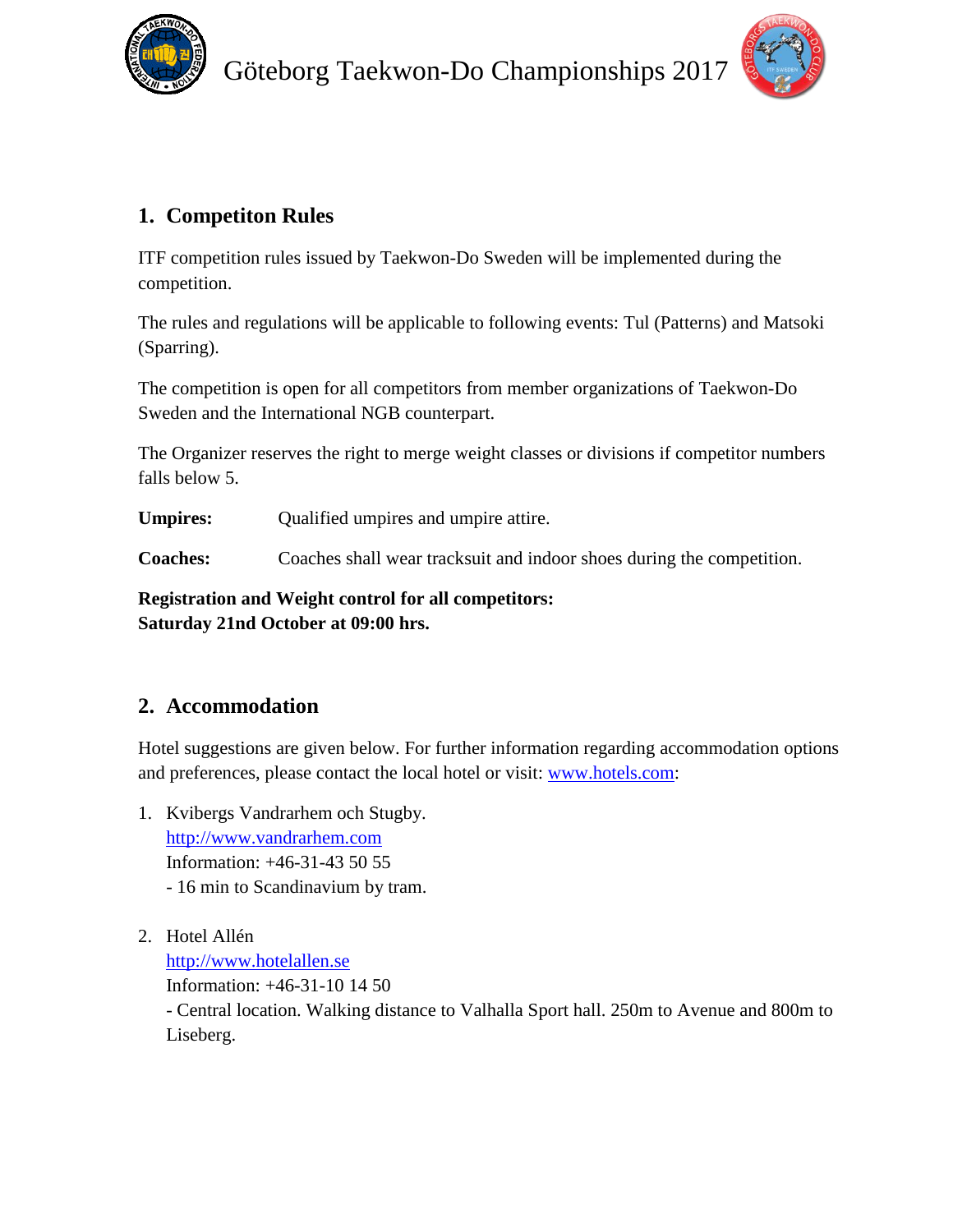



# **3. Categories**

# **3.1Juniors**

All junior competitors must be between 14 years and 17 years of age on the day of competition.

**Tul** will be divided in following divisions:

| Div II | $(9 Gup - 5 Gup)$ | Tul: Chon-Ji – Yul-Gok   |
|--------|-------------------|--------------------------|
| Div I  | $(4 Gup - 3 Dan)$ | Tul: Chon-Ji – Choi-Yong |

For male and female competitors.

**Matsoki** will be divided in following weight classes:

| Girls:       | $-45, -50, -55, -60, +60kg$ |
|--------------|-----------------------------|
| <b>Boys:</b> | $-52, -58, -63, -70, +70kg$ |

**Protective Equipment:** Hand and Foot, Teeth guard, Groin guard (inside Dobok) and Head guard.

**Deadline: 23rd September 2017**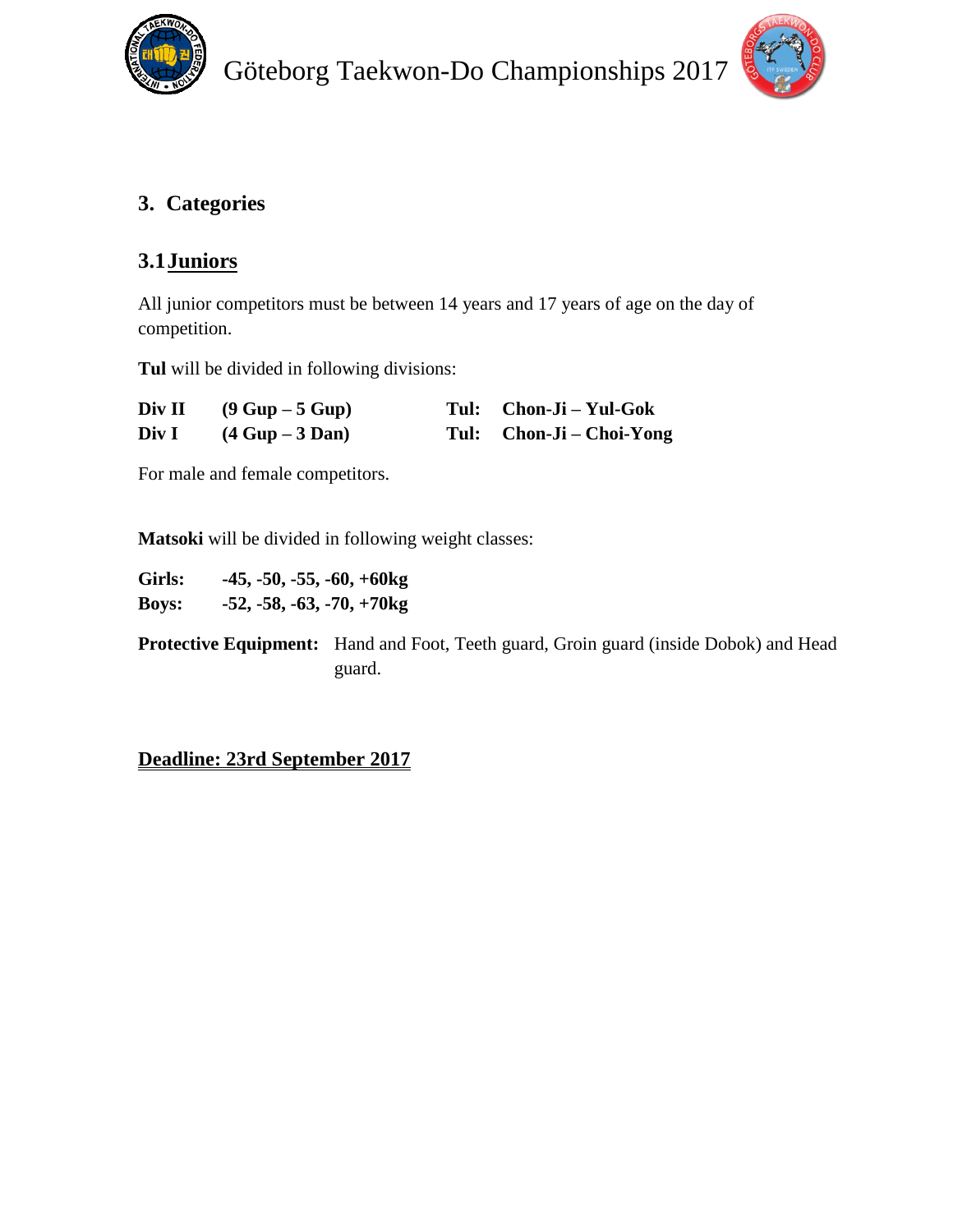



# **3.2 Seniors**

All senior competitors must be at least 18 years of age on the day of the competition.

**Tul** will be divided in following division:

|        | Div III $(9 \text{ Gup} - 5 \text{ Gup})$ | Tul: Chon-Ji – Yul-Gok    |
|--------|-------------------------------------------|---------------------------|
| Div II | $(4 Gup - 1 Gup)$                         | Tul: Chon-Ji – Choong-Moo |
| Div I  | $(1$ Dan $-$ 4 Dan)                       | Tul: Chon-Ji – Choi-Yong  |

For male and female competitors.

**Matsoki** will be divided in following weight classes:

| Women:<br>Men: | $-52, -58, -63, -70, +70$<br>$-54, -63, -71, -80, +80$ kg                                              |
|----------------|--------------------------------------------------------------------------------------------------------|
|                | <b>Protective Equipment:</b> Hand and Foot, Teeth guard, Groin guard (inside Dobok) and Head<br>guard. |

**Note! Use of Head guard is optional for Div I.**

## **Deadline: 23rd September 2017**

### **Special Techniques**

For competitors who are 16 years of age and above - Enroll at registration.

| Flying High Kick / Twimyo Nopi chagi:                             | Female $-2.2m$ |                                             |
|-------------------------------------------------------------------|----------------|---------------------------------------------|
|                                                                   | Male $-2.7m$   |                                             |
| Flying Overhead Kick / Twimyo Nomo chagi : Female $-1.5$ m x 70cm |                |                                             |
|                                                                   |                | Male - $2.5 \text{ m} \times 70 \text{ cm}$ |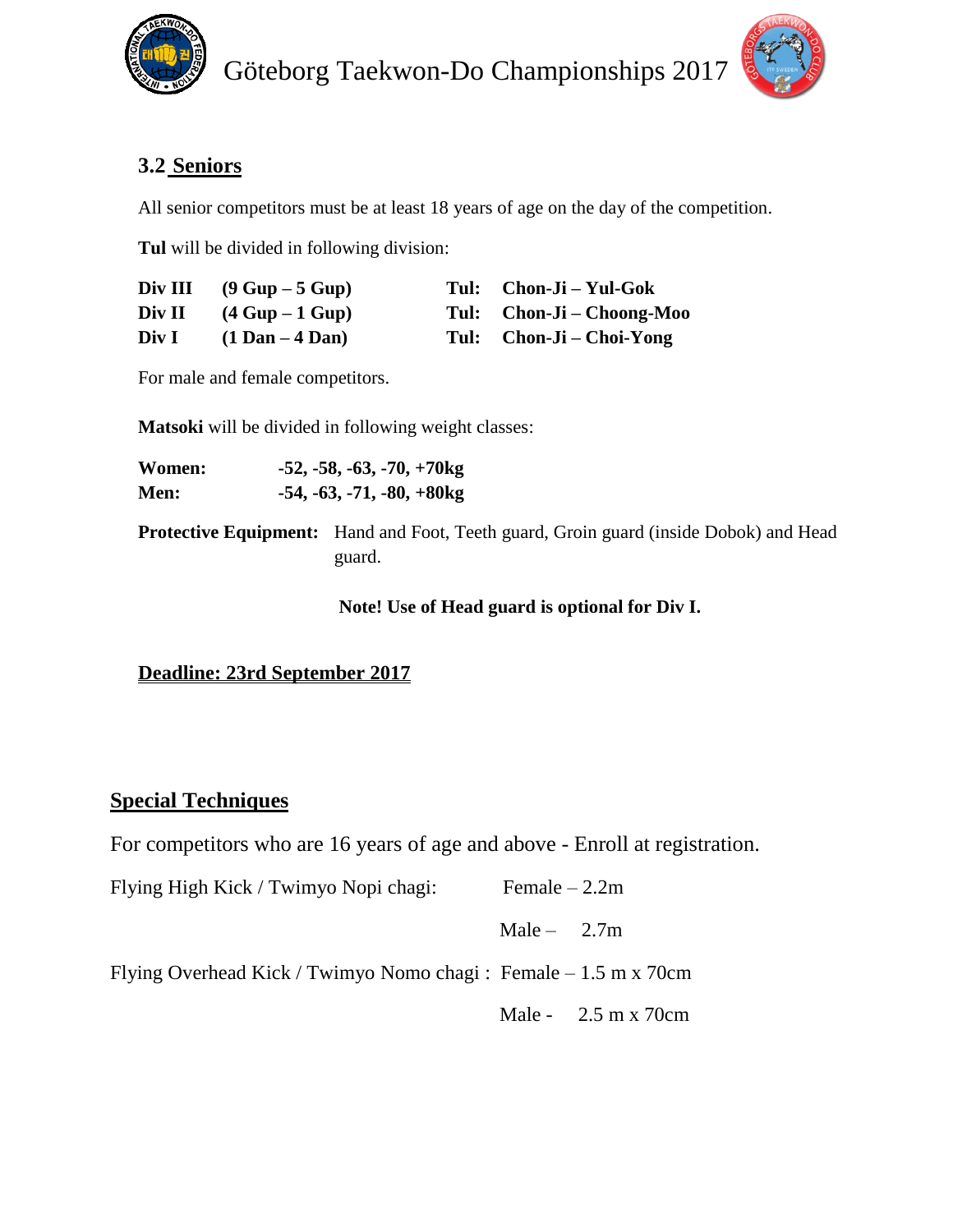



## 4. Enrollment

#### **Enrollment Fees:**

Juniors: €35/ competitor. Seniors:  $\epsilon$ 35/ competitor.

#### **Enrollment and Payment:**

Each club collects enrollments for the competition and sends it via email to: [master.armstrong@tk-d.com](mailto:master.armstrong@tk-d.com) and [amrith.armstrong@tk-d.com.](mailto:amrith.armstrong@tk-d.com)

### **Collective payments of enrollment fees shall be deposited to the Organizers (Göteborgs Taekwon-Do Klubb) Bank account.**

### **Deadline: 23rd September 2017**

#### **Enrollments are binding. Fees are non-refundable.**

Fees shall be deposited in following beneficiary's account no later than 23rd September 2017:

Göteborgs Taekwon-Do Klubb IBAN number: SE7650000000050211020311 BIC code: ESSESESS

Please state following information when paying into bank account: Goteborg Tk-D Championships 2017, Name of club (team), Competitors (Amount of Juniors and seniors).

**Example: Gbg Tk-D Championships 2017 Goteborg Tk-D 2 J, 2 S. (J= Junior, S= Senior)**

#### **Please note: Organizers are unable to assist in visa matters in any way.**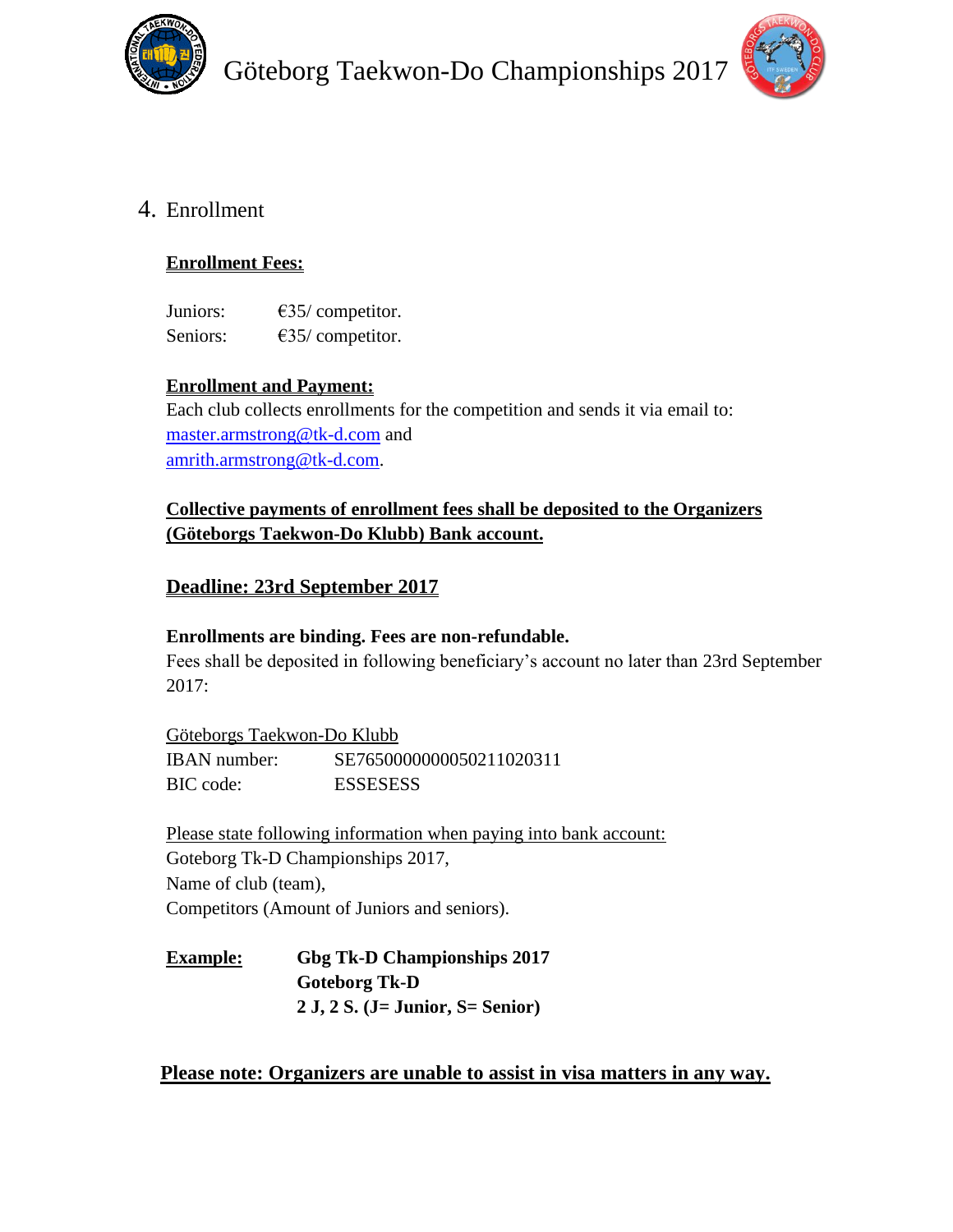

Göteborg Taekwon-Do Championships 2017



4.1Juniors

| <b>Name/Date of Birth</b><br>(YYYY-MM-DD): | Girl<br><b>Boy</b> | G<br>$\prime$<br>$\mathbf{D}$ | Tul<br>(Yes/<br>No): | Div<br>$\mathbf{U}$<br>$II$ : | $-45$<br>$-52$ | $-50$<br>$-58$ | $-55$<br>$-63$ | $-60$<br>$-70$ | $+60$<br>$+70$ |
|--------------------------------------------|--------------------|-------------------------------|----------------------|-------------------------------|----------------|----------------|----------------|----------------|----------------|
| 1.                                         |                    |                               |                      |                               |                |                |                |                |                |
| 2.                                         |                    |                               |                      |                               |                |                |                |                |                |
| 3.                                         |                    |                               |                      |                               |                |                |                |                |                |
| $\overline{4}$ .                           |                    |                               |                      |                               |                |                |                |                |                |
| 5.                                         |                    |                               |                      |                               |                |                |                |                |                |
| 6.                                         |                    |                               |                      |                               |                |                |                |                |                |
| 7.                                         |                    |                               |                      |                               |                |                |                |                |                |
| 8.                                         |                    |                               |                      |                               |                |                |                |                |                |
| 9.                                         |                    |                               |                      |                               |                |                |                |                |                |
| 10.                                        |                    |                               |                      |                               |                |                |                |                |                |

## **Göteborg TK-D Championships 2017 (Deadline: 23rd September 2017)**

| Club:                          |                                                                                                                       | Date: |  |
|--------------------------------|-----------------------------------------------------------------------------------------------------------------------|-------|--|
| Umpires/Coaches:               | <u> 1980 - Andrea Albert III, político establecente de la propia de la propia de la propia de la propia de la pro</u> |       |  |
| Mobile:                        |                                                                                                                       |       |  |
| Name/Signature of team leader: |                                                                                                                       |       |  |